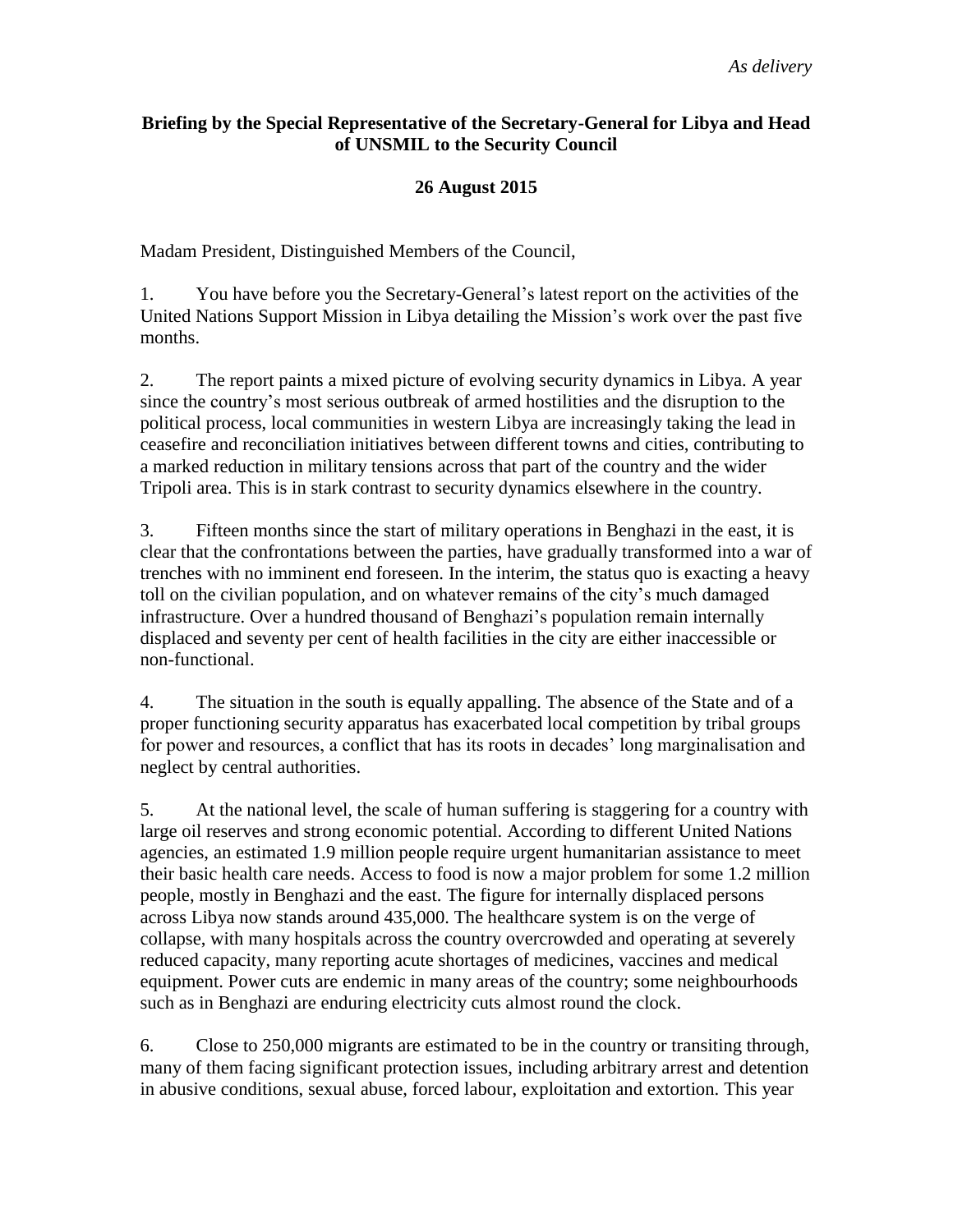alone has seen over 2,000 migrants drown in the Mediterranean Sea, the vast majority in a desperate bid to make the sea crossing from Libya to Europe's southern shores.

7. At the same time, the country's economy continues to contract rapidly, the result of a significant reduction in oil revenues due to falling oil prices and low oil production from Libya's oilfields. Libya's financial reserves are also being heavily depleted, in large part the result of unsustainable expenditures on non-productive items. The politicalinstitutional crisis in the country has also manifested itself in a growing competition over key financial and other sovereign institutions.

Madam President,

8. Against this grim backdrop of growing hardship and misery stemming from deteriorating security and general lawlessness, widespread violations and abuses of international human rights and humanitarian law continue with impunity across the country.

9. Armed groups from all sides continue to abduct civilians on account of their political opinions or identity, often in the hope of exchanging them in return for a ransom or for the release of fighters or other civilians taken by rival groups. Not even humanitarian aid workers have been spared.

10. Permit me, Madam President, to use this platform to reiterate my call on all sides in the conflict to undertake the necessary steps to protect civilians from direct and indiscriminate attacks, facilitate their evacuation and allow unimpeded and safe access to humanitarian aid.

11. I also wish to remind all parties of their obligations to end all forms of arbitrary detention and to protect all those detained from torture or other ill-treatment. While we welcome the release of some of the illegally detained persons, we continue to urge all parties to do more to complete this process as soon as possible.

Madam President,

12. When I last briefed the Council in mid-July, I spoke of ISIL, or Daesh, having asserted control of the strategically located city of Sirte in central Libya. That control has now been extended to more than 200-kilometre stretch of coastline east and west of Sirte. Despite an attempt by local armed groups on 11 August to dislodge the group from Sirte, Daesh fighters regained control of the city three days later. Casualty figures are difficult to confirm but witnesses report brutal revenge attacks by Daesh against their opponents.

13. There can be no doubt that the danger posed by Daesh to Libya and the Libyan people is real, imminent and palpable. Libyan security and military actors, as well as political stakeholders on either of the divide, are fully cognizant of the danger posed by Daesh-affiliated militants. However, they must recognise that no strategy aimed at containing, if not eliminating, the Daesh threat, will be viable unless it is part of a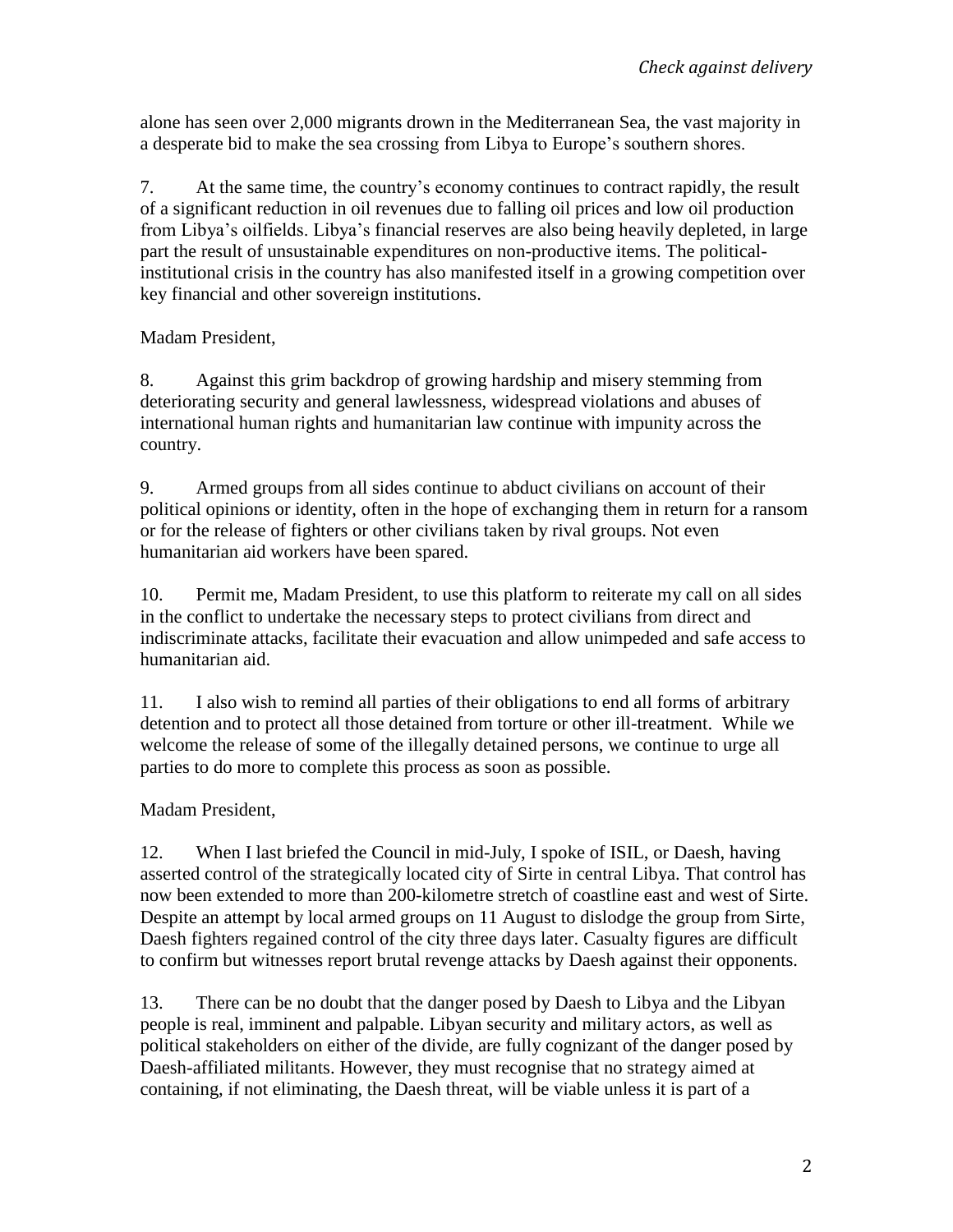concerted, unified and coordinated effort that brings all Libyans together under a single banner whose allegiance is to the Libyan State, and to a Government that is inclusive and representative of all Libyans. The message to Libya's leaders is clear: there is simply no other alternative to unified and collective action if Libyans are to successfully prevent a repeat of the catastrophic advances that Daesh has made in countries like Syria and Iraq.

## Madam President,

14. Since my last briefing to the Council in which I updated the Council on the progress in the Libyan political dialogue process, I reconvened the main dialogue track for a new round of talks in Geneva between 11 and 12 August. The two-day talks focused primarily on ways of expediting the dialogue process ahead of the critical 21 October deadline, the date by which the mandate of the House of Representatives would end according to the Constitutional Declaration.

15. Although the General National Congress in Tripoli did not initial the main text of the Libyan Political Agreement along with other dialogue participants on 11 July, I am confident that their concerns can be addressed in ongoing discussions on the annexes of the Agreement, including those pertaining to the formation of the Government of National Accord.

#### 16. Madam President,

17. Seven months since the United Nations Support Mission in Libya launched the Libyan political dialogue process, I am increasingly confident that the process is finally drawing to its final stages. This has been a difficult and challenging process, but one that has proven increasingly resilient, despite repeated attempts by spoilers on all sides whose narrow interests and agendas dictate against a peaceful solution to the conflict in Libya. That a majority of stakeholders have sought to engage in the different tracks has been a reassuring sign of the grassroots support that the dialogue process has gradually acquired from different segments of the Libyan population.

18. The talks have come a long way in narrowing the trust deficit that exists among Libya's political stakeholders, and in forging agreement over a roadmap that lays out a vision for bringing an immediate end to the country's political crisis and military conflict that have ravaged Libya for over a year now.

19. Overcoming the political polarisation and divisiveness in Libya will be no easy task. The magnitude of the challenges should not be underestimated, nor of the resources required to pull Libya back from the brink of economic meltdown and total collapse of State institutions.

20. But most importantly, it will be the determination and commitment of Libyans themselves, more specifically their political leaders, which will safeguard Libya's